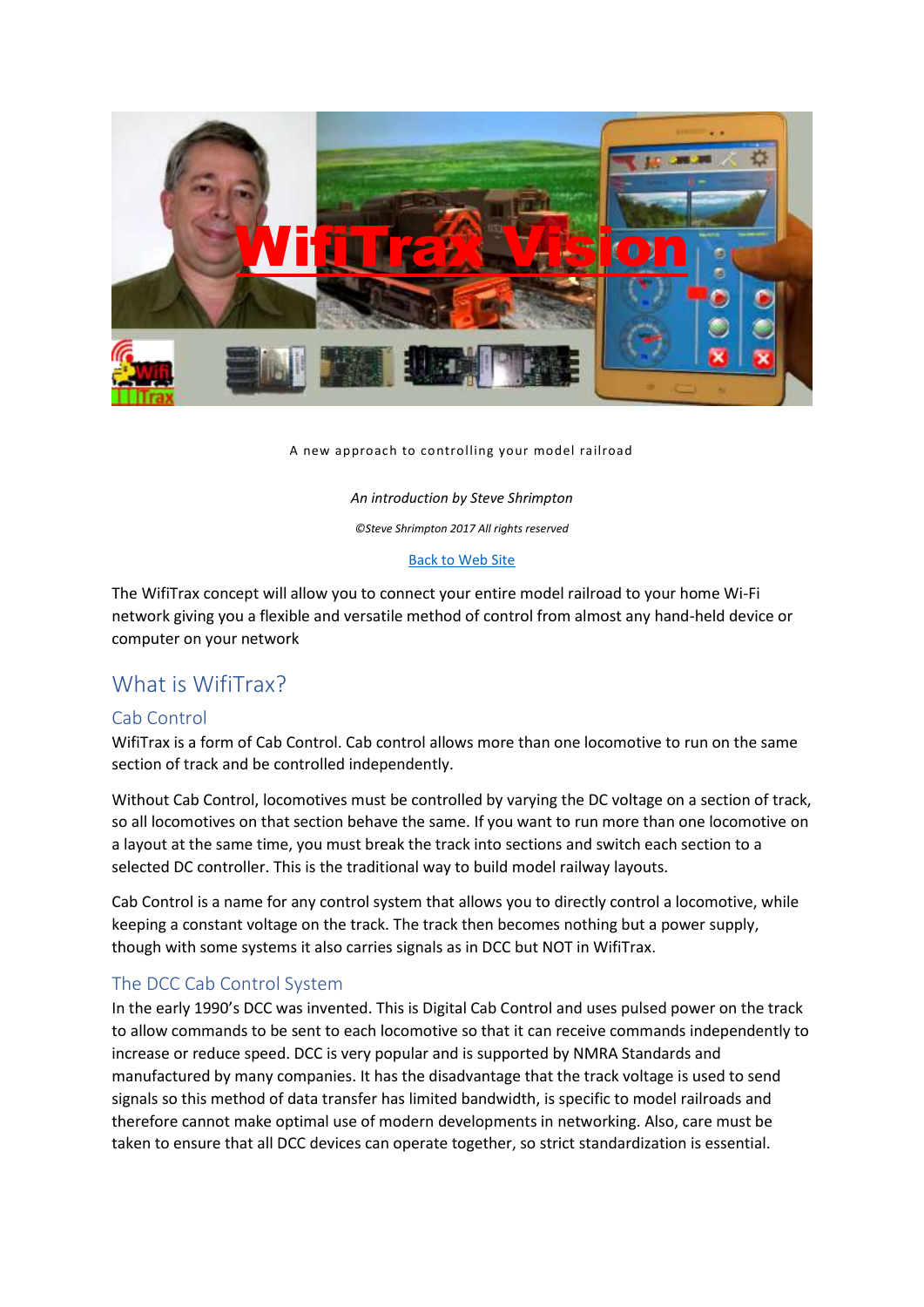## WiFi Cab Control

Technology has moved on and I can now introduce a simpler system for Cab Control leveraging a technology that is in widespread general use. I have named it WifiTrax. Wi-Fi is common in many households and allows high-bandwidth communication between any pair of Wi-Fi enabled devices such as between a computer and a printer or indeed a computer and a model locomotive if both are connected to a local Wi-Fi network. DCC locomotive decoders have a microcomputer and for WifiTrax we simply use a more powerful microcomputer that also contains a Wi-Fi transceiver. Instead of receiving commands from a DCC Command Controller via pulse encoding on the track, the WifiTrax Controller receives its commands directly from any computer on the Wi-Fi network *using existing standardized technology*.

A computer program (firmware) running in the WifiTrax Controller receives commands via the Wi-Fi Network and acts upon them to control the locomotive motor, lights and maybe other exciting things such as sound and *even vision*.

Just as with DCC, you can use WifiTrax Controllers to control other items on your layout in a similar manner. Turnouts are an obvious example. Lighting, signals and turntables are others. Also, power district control is usually necessary since you may have reversing loops and maybe you want to run DC or DCC locomotives on the same layout. All of this comes within the WifiTrax concept.

Just a reminder: what are Power Districts or Blocks? These are sections of track whose power can be controlled independently and the polarity reversed as required. Maybe you want to power down some locos in a shed, but mainly you need them because you have a reversing loop, so you need to switch the direction of the power to the block that the locomotive returns to after traversing the loop to avoid a short circuit when the wheels bridge the gap. I'll explain all that detail in an application note.

[Figure 1](#page-2-0) shows a Wi-Fi network with a laptop, desktop and a smart phone or tablet just such as you might already have in your home or club. It becomes a WifiTrax network when the computers have one or more WifiTrax apps installed and you have some model railroad hardware with WifiTrax Controllers such as the locomotives, switches (turnouts or points) and power controllers as i[n Figure](#page-2-0)  [1.](#page-2-0)

Together the computers in [Figure 1](#page-2-0) control two model railroad locomotives, one switch and one power blocks. Of course, the computers need not be dedicated to the model railroad and they need not be permanently in place. Only one computer or hand-held device is needed to control the model railroad but with more operators, more app installations will be needed so folks can move around controlling their part of the layout operation.

It is worth noting that WifiTrax power block or switch controllers usually do not just control one item as shown in [Figure 1.](#page-2-0) In fact, one controller will control several switches or power blocks. You can install them around your layout as convenient to minimize wiring. On our web site we provide preliminary information on these.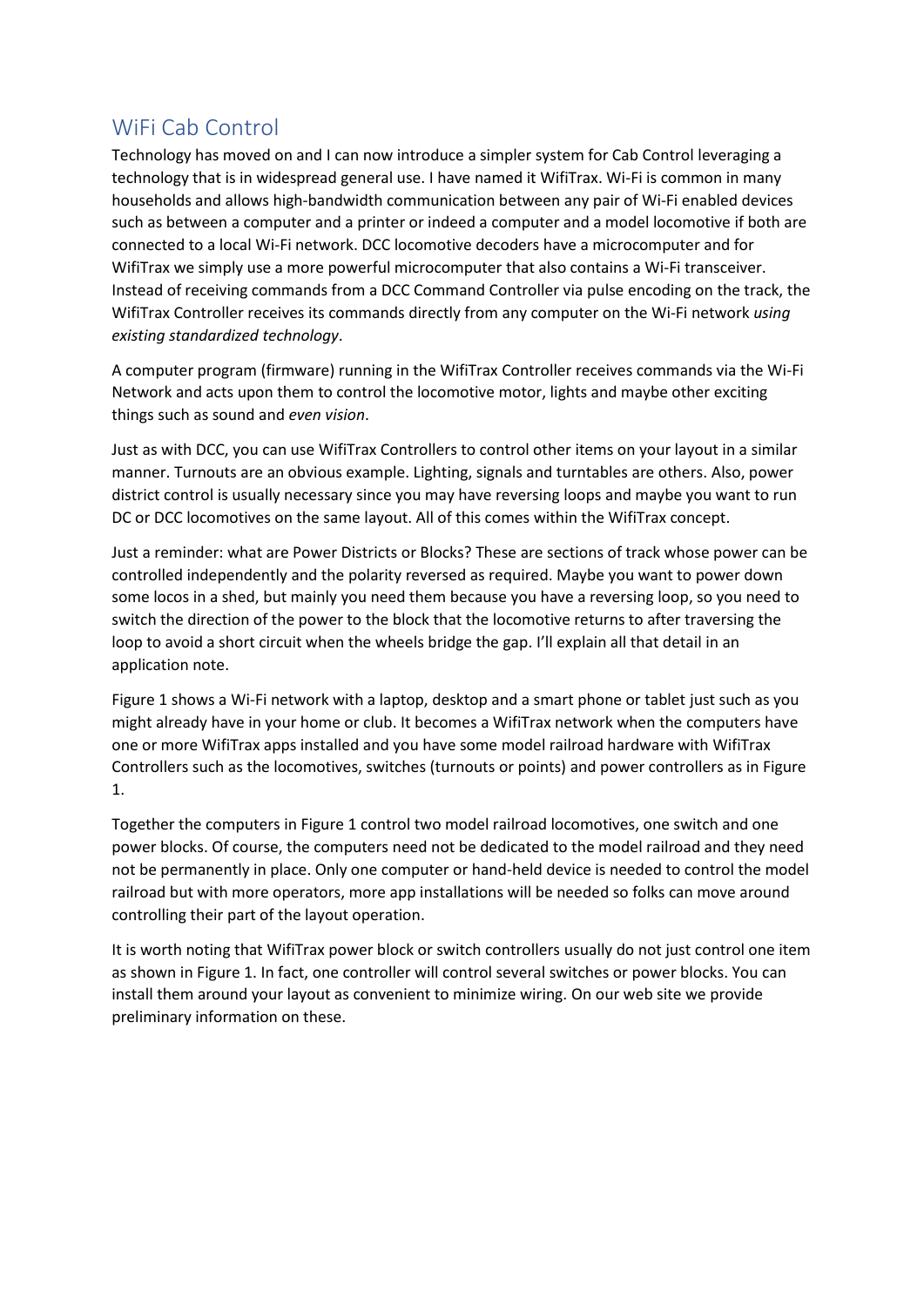

<span id="page-2-0"></span>*Figure 1 WifiTrax Network Controlling Locomotives, Switches and Power Districts*

## Infrastructure Wi-Fi or Wi-Fi Direct (A Technical Discussion)

Most households that have Wi-Fi Networks want to use it to access, not just other computers, printers and scanners within their house, but also the internet. This requires infrastructure Wi-Fi based on using a Wireless Router as an *access point*. The wireless router is a central location that routes information between computers and between computers and the internet.

Another alternative technology that is less common is Wi-Fi Direct. This allows two devices to pass data between them independently of other computers. If you have a tablet and there is a Wi-Fi Direct printer nearby, you can connect to it and print your document without using the router.

Wi-Fi direct may be useful for one smart phone to control one locomotive in a simple scenario. However, the WifiTrax concept is much more general and allows a smart phone app to control one or two locomotives and also other things. To achieve this WifiTrax uses Infrastructure Wi-Fi via a central router acting as an access point. WifiTrax allows your layout to grow! WifiTrax does not currently support Wi-Fi Direct.

Some groups have coined the term DWiC (Direct Wi-Fi Control) to mean directly controlling the locomotive via Wi-Fi using a web page generated from the controlled device itself. This is not the same as Wi-Fi Direct which is a specific Wi-Fi Protocol. WifiTrax is a DWiC system in a sense, but the [DWiC Working Group](http://members.iinet.net.au/~backway/DWiC/DWiCSpecification.pdf) have also defined this to require that the *presentation* of the means of controlling a device such as a locomotive comes from within the device itself.

In developing WifiTrax, I liked this idea and prototyped the concept but found it limited the richness of the user's control experience. For example, our Loco Controller App provides a speedometer readout of the scale speed. This software is written using a technology called Xamarin and requires custom controls for each supported platform (Android, Windows, IOS). To achieve this using HTML is much more difficult. Also, I wanted to allow Dual Locomotive Control and later, Multiple Switch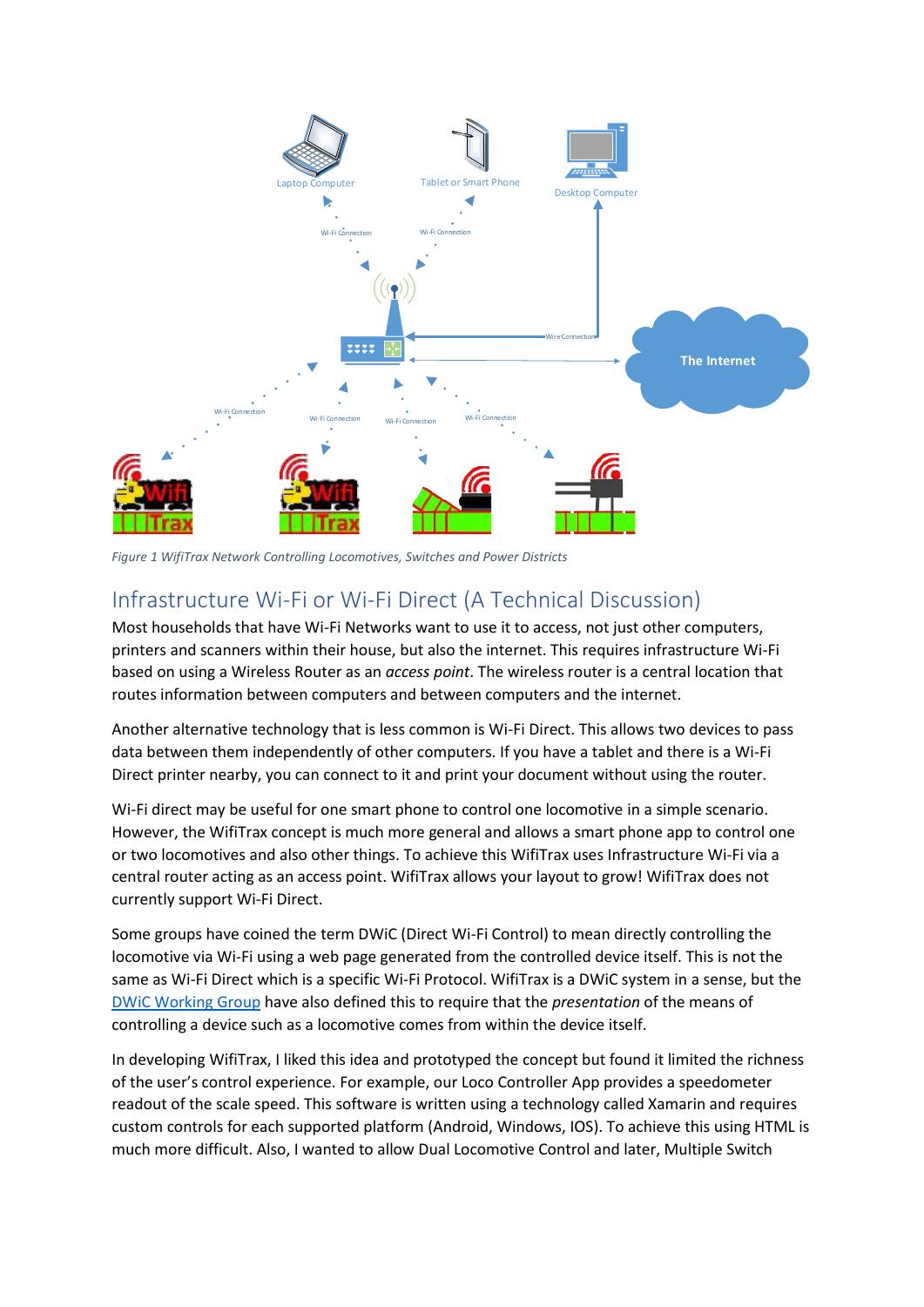Machine Control on a plan-based panel. I did not think that merging HTML pages from each device into one screen using an App would give a satisfactory UI experience.

Nevertheless, in WifiTrax, the locomotive does act as a web server but exposes a Web API to the outside world. An API (Application Programming Interface) is a lower level interface that other computer programs can access to take control of the locomotive.

## Will Standards be Needed?

As I said earlier successful DCC operation relies on strict standards maintained by the tireless work of the NMRA. Is the same necessary for Wi-Fi control? I think not. The reason is that Wi-Fi standards are already present. Each locomotive or other Wi-Fi controlled device responds to commands from an App that communicates directly with it over a common communication environment.

The need for standards may arise from the need for software developers to provide Apps that will communicate with Wi-Fi Controllers from more than one company or indeed with controllers that use a different technology such as Bluetooth. In such a scenario, it will be necessary for manufacturers such as myself to publish their Web APIs and maintain them. An example would be the integration of Wi-Fi Controllers on a layout with the JMRI (Java Model Railroad Interface) which I would be happy to support in the future.

However, it is early days yet and model railroaders can quite happily run DCC, Bluetooth and WifiTrax locomotives on the same layout using the Apps for each manufacturer separately. The only requirement is that the track voltage is compatible with all three (by the way, our Wi-Fi Controller Modules work fine with DCC track voltage, ignoring the signals).

As I said, the underlying communications protocol is *already* an industry standard.

## WifiTrax – Software and Hardware

Most systems these days encompass both Software and Hardware. Hardware is the computers themselves with their electronic circuit boards, screens, keyboards etc. Software is the name for the computer programs that you install to make the computer hardware do something useful. It's called *Software* because you can change it easier than the hardware.

There is also a term – *Firmware –* which is software that is not so easy to change because it's stored in a semi-permanent memory of some kind such as *Flash* memory. Usually upgrading the firmware is quite a big event.

[Figure 2](#page-4-0) shows an example of a WifiTrax control system. The Loco Operator App installed in the tablet sends commands to the WifiTrax firmware installed in the WMH-20 hardware unit installed in a locomotive.

### WifiTrax Software

In the WifiTrax concept software takes the form of several *Apps*. Anyone with a smart phone or a tablet knows what an app is. It's a piece of software that you download either free or for a small fee from an app store such as that run by Google, Microsoft or Apple. The WifiTrax apps run on Android and Windows 10. We also plan to support Apple IOS fairly soon.

The WifiTrax Apps allow you to operate your model railroad. For example, our first app, called "Loco Controller", allows you to control one or two locomotives. There will also be a Signal Tower App that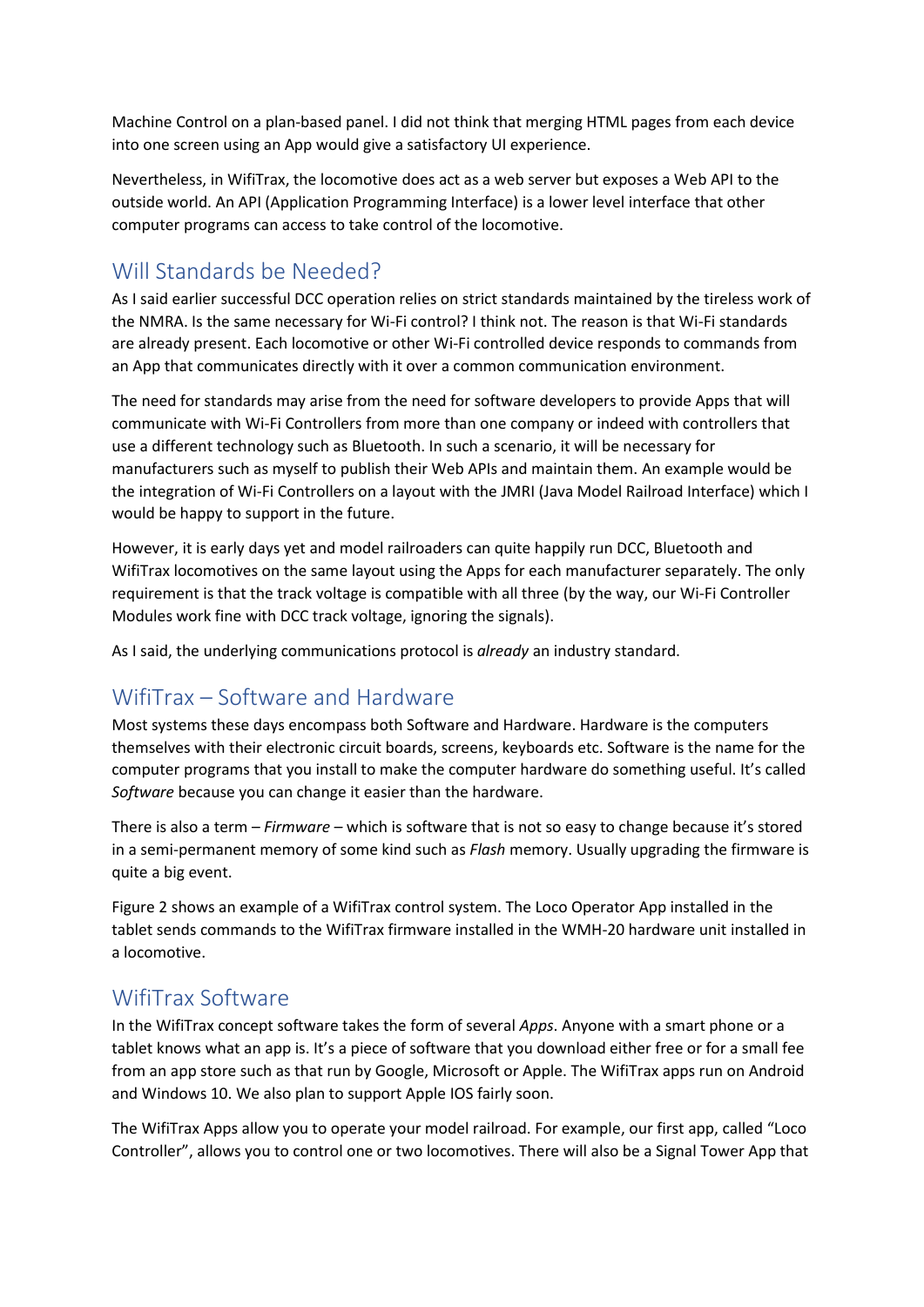will allow you to control the switches, power districts, and other track related items on your layout. We can imagine others such as apps providing for freight loads, signalling, fast clocks, lighting etc.

Of course, if a group of people are operating a model railroad, each one can be using a smart phone or tablet for walk around control. One or more dispatchers or tower operators could be sitting at fixed-position laptops or desk tops. One of these apps could be controlling time of day and dimming the lighting above the railroad as night falls.

An example of a WifiTrax App is our first release, Loco Operator, an app that can be installed in a tablet or computer to operate one or two locomotives.



<span id="page-4-0"></span>*Figure 2 Example of a WifiTrax Control System Loco Operator App, WMH-20 Hardware and the WifiTrax Firmware within it*

### WifiTrax Firmware and Hardware

The control system of the locomotive in [Figure 2](#page-4-0) is completed using a WMH-20 Loco Controller module installed in a locomotive (WMR-10 is an alternative). When the module leaves the factory, the WifiTrax Firmware is installed within it. This firmware is the computer program that receives commands from the Loco Operator App and responds to them by controlling the locomotive in the manner specified by each command. For instance, one command turns on the headlight, another sets the required speed, another sets the direction etc. Another way to put it is that the firmware implements the Web API that is exposed on the Wi-Fi network.

Some commands require return of data to the Loco Operator App, in fact a periodic "heartbeat" command is sent about every second by Loco Operator which causes the firmware to return the speed measured from the back-emf of the motor and other telemetry data. This is used to drive the speedometer visible on the Loco Operator App.